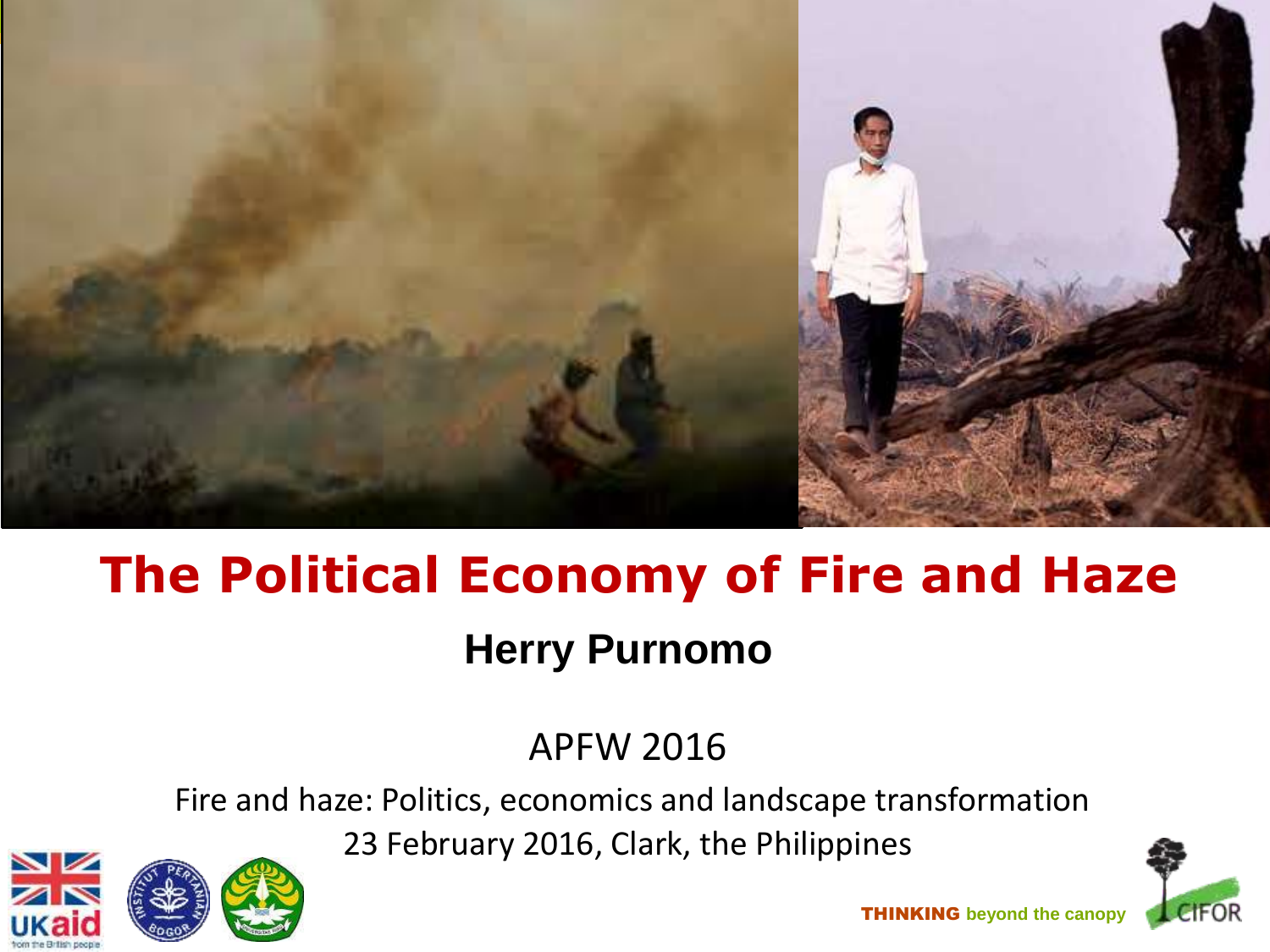| Area                  | Peat (ha) | Non-peat (ha) | <b>Total</b> | %    |
|-----------------------|-----------|---------------|--------------|------|
| Sumatra               | 267,974   | 565,025       | 832,999      | 40%  |
| Kalimantan            | 319,386   | 487,431       | 806,817      | 39%  |
| Papua                 | 31,214    | 321,977       | 353,191      | 17%  |
| Sulawesi              |           | 30,912        | 30,912       | 1%   |
| <b>Bali and Nusra</b> |           | 30,162        | 30,162       | 1%   |
| Jawa                  |           | 18,768        | 18,768       | 1%   |
| Maluku                |           | 17,063        | 17,063       | 1%   |
|                       | 618,574   | 1,471,338     | 2,089,912    | 100% |
|                       | 30%       | 70%           |              |      |

(LAPAN, 2015)

**(NASA 2015)**

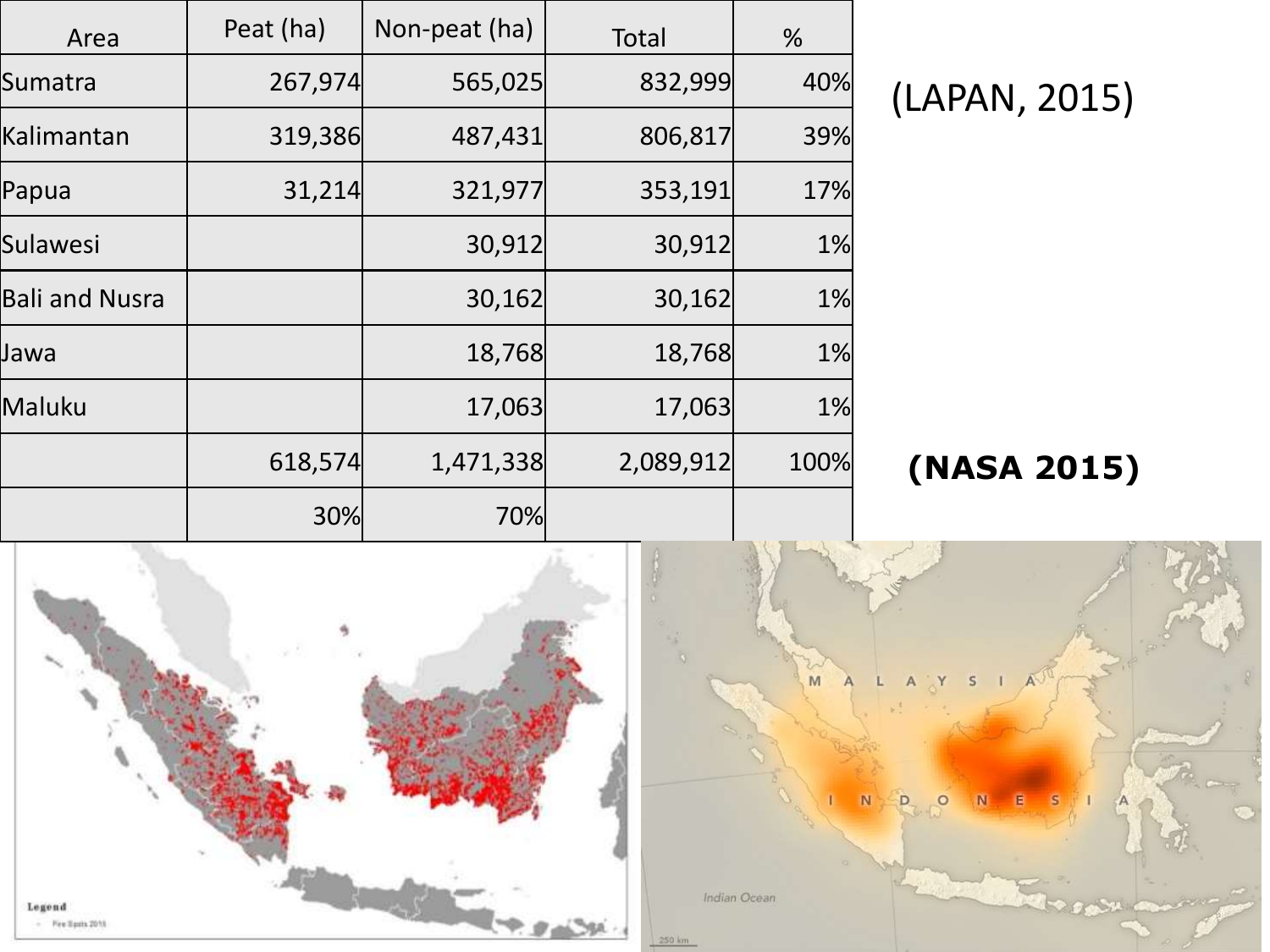#### FIRE AND HAZE 2015



- 2.6 million ha of land burnt and \$15-30 billions of economic losses
- 43 million people exposed to haze
- ½ million victims of acute respiratory infections
- 19 people reported dead
- 25,000 fire and security personnel deployed to suppress fires

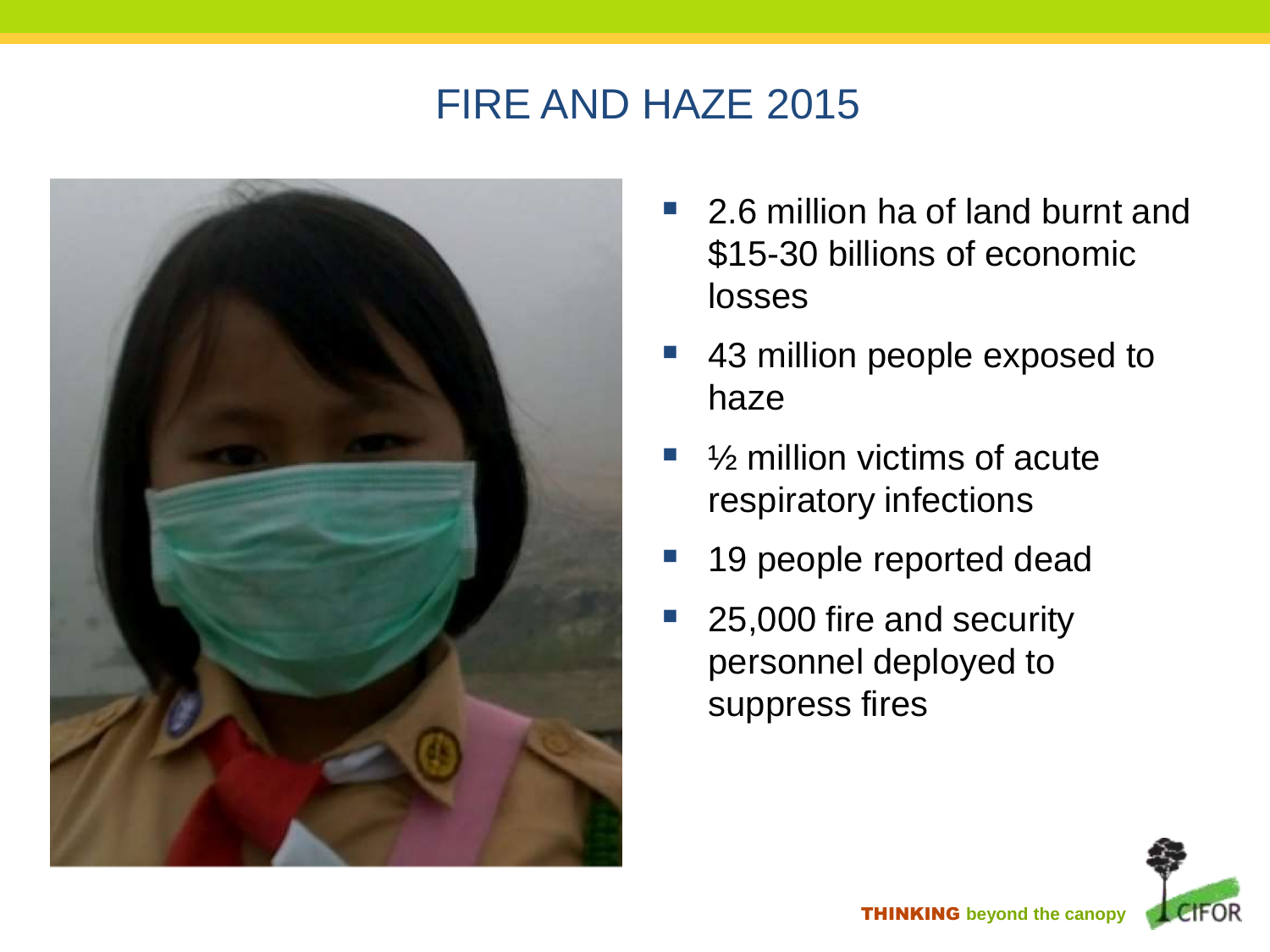# **The Economy**





THINKING **beyond the canopy**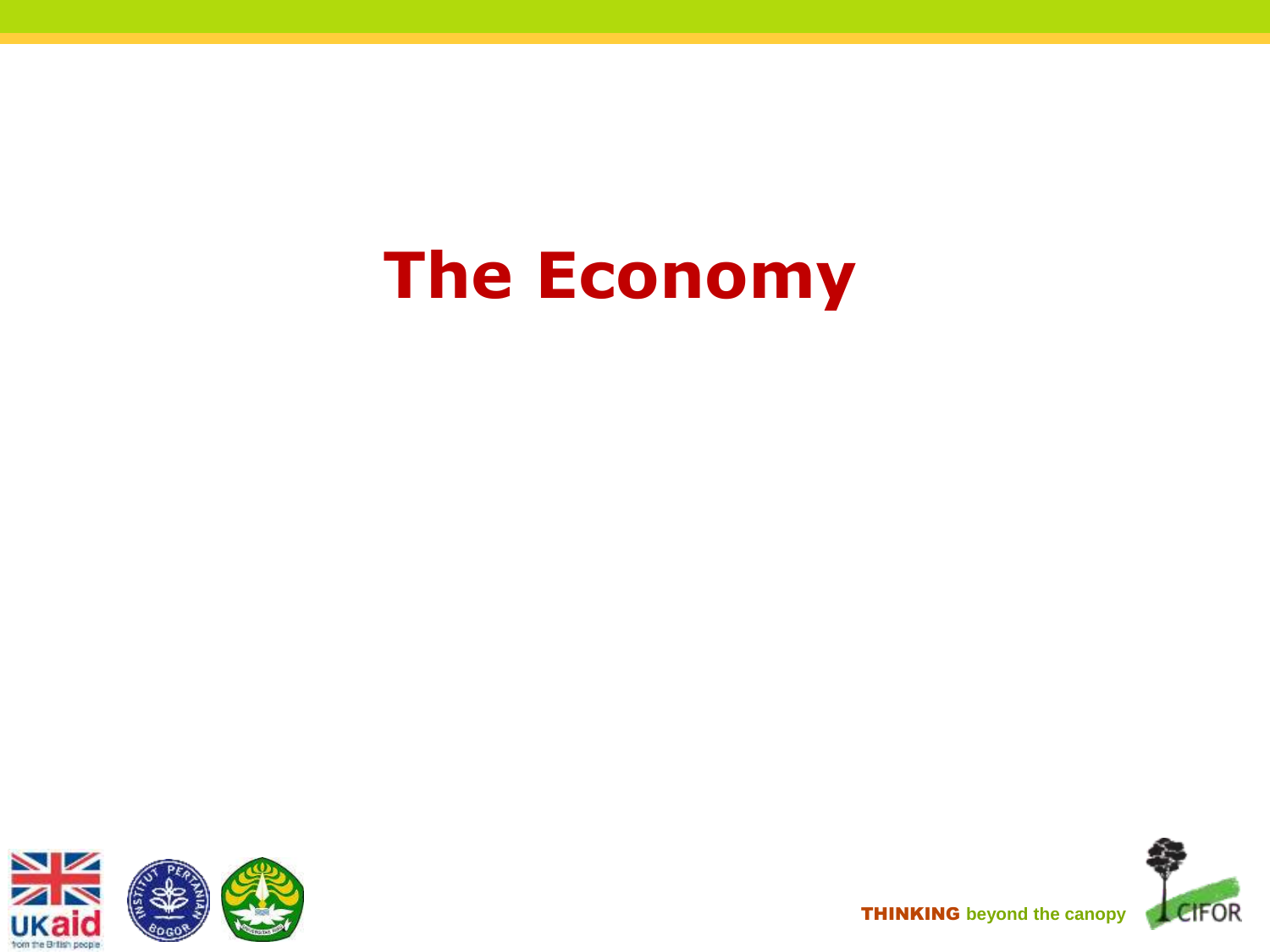### **Costs and Benefits**



 $(25000)$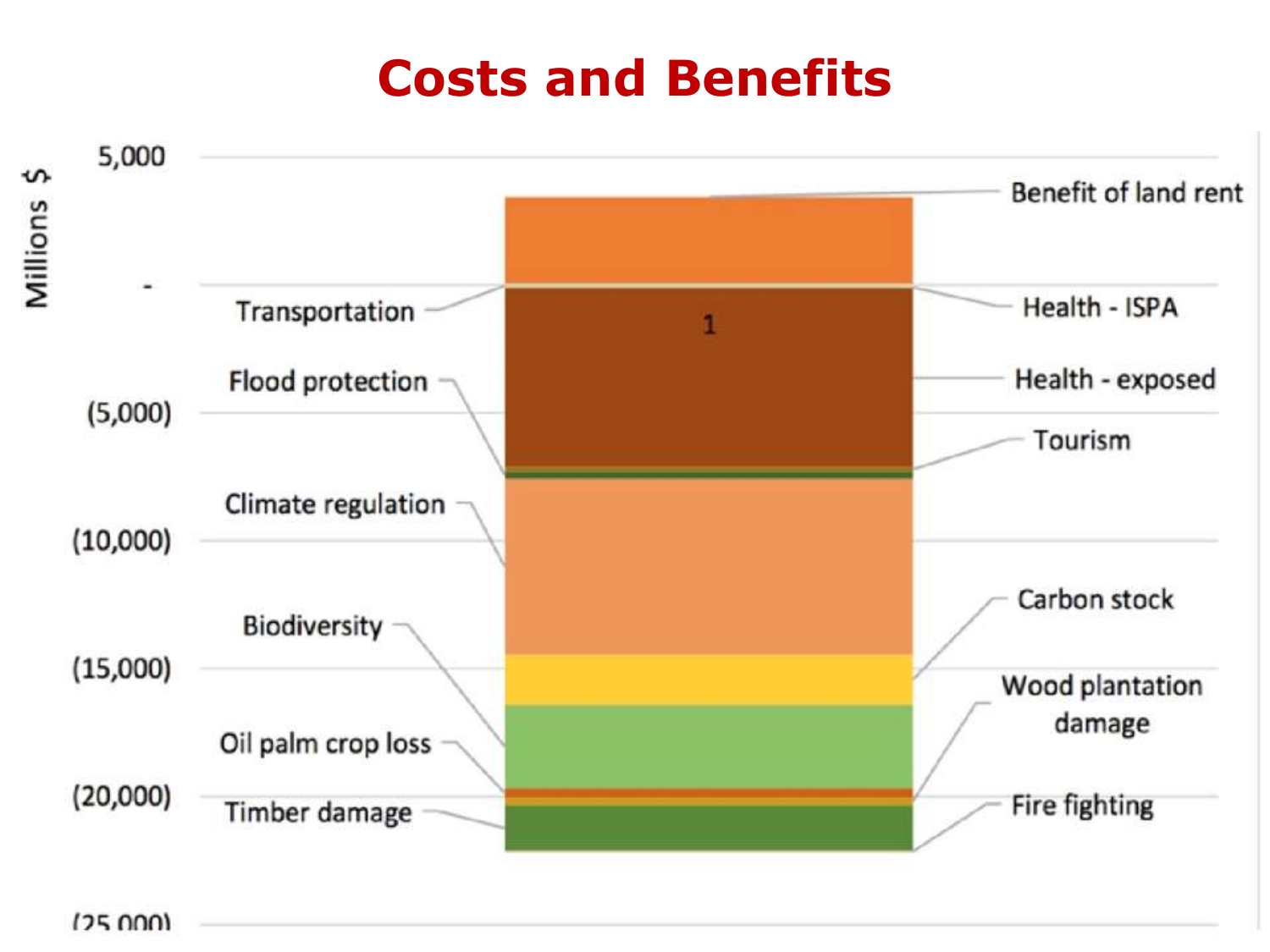## **Unsecured tenure: Illegal land market in various land uses**

Who gets what?

**Total Benefit Slash & cut \$665/ha**

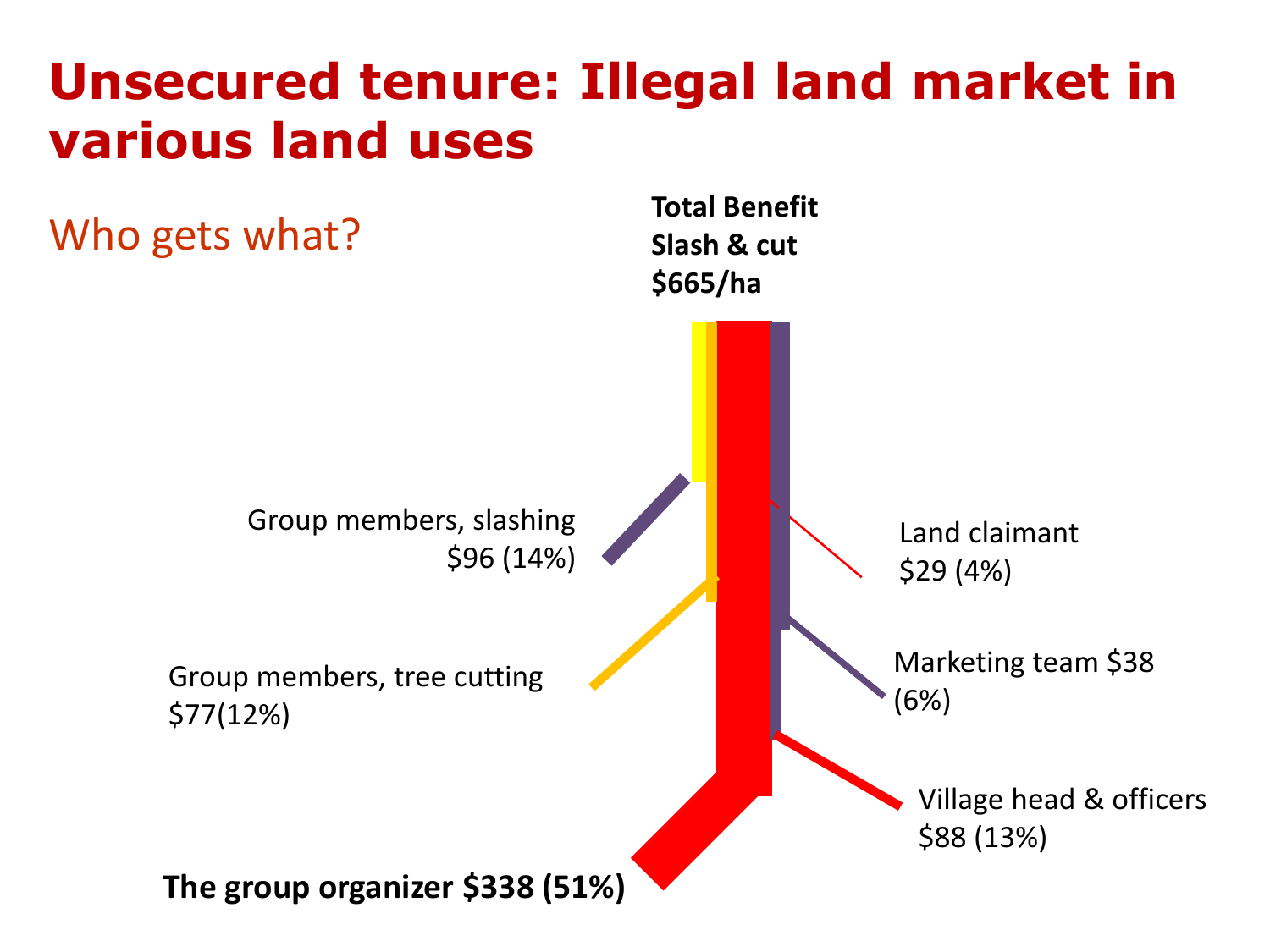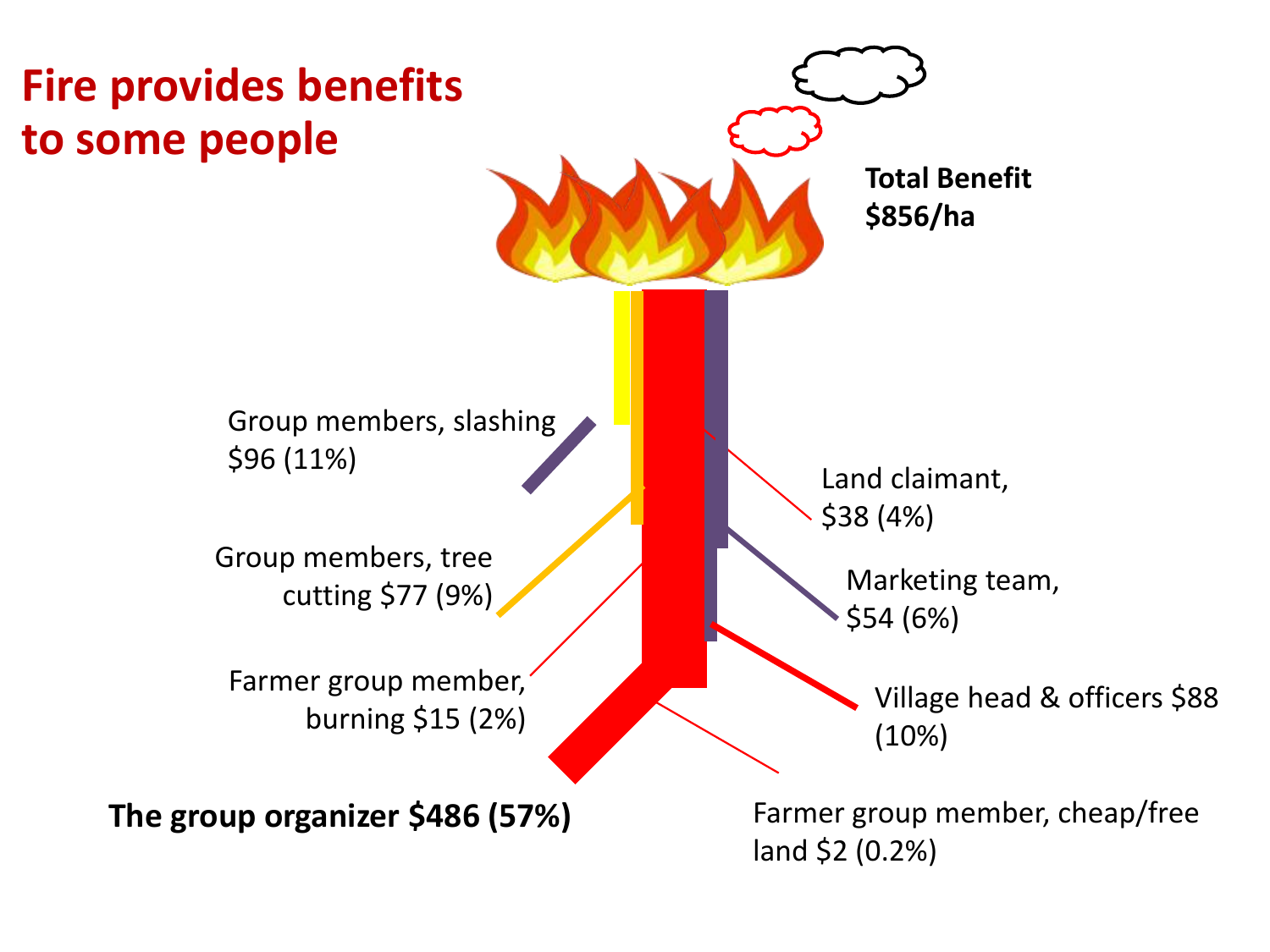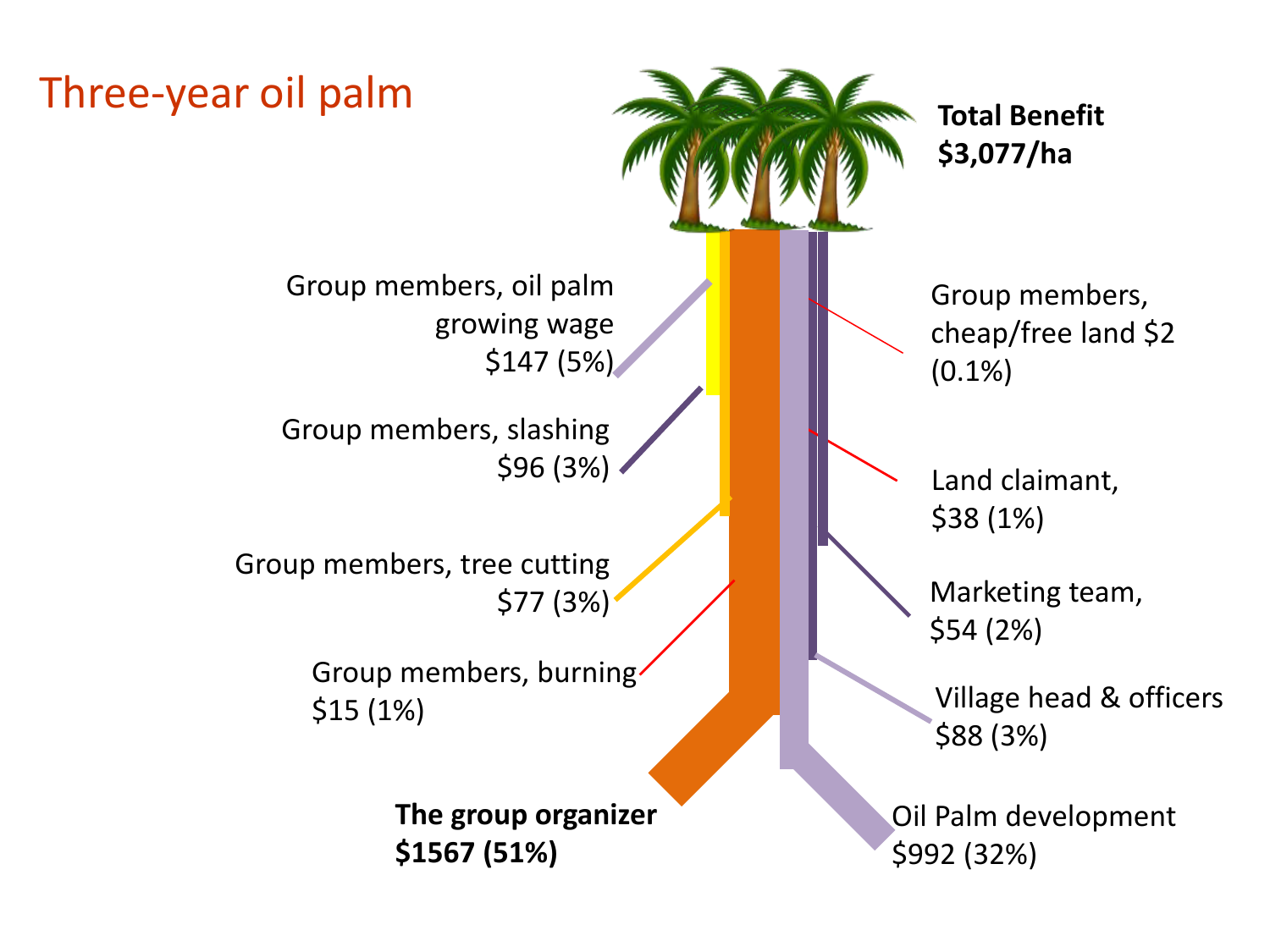## **Patronage Network – Illegal Institution**

Local elites/*cukong* who organize farmers are the most influential actors in land transaction.

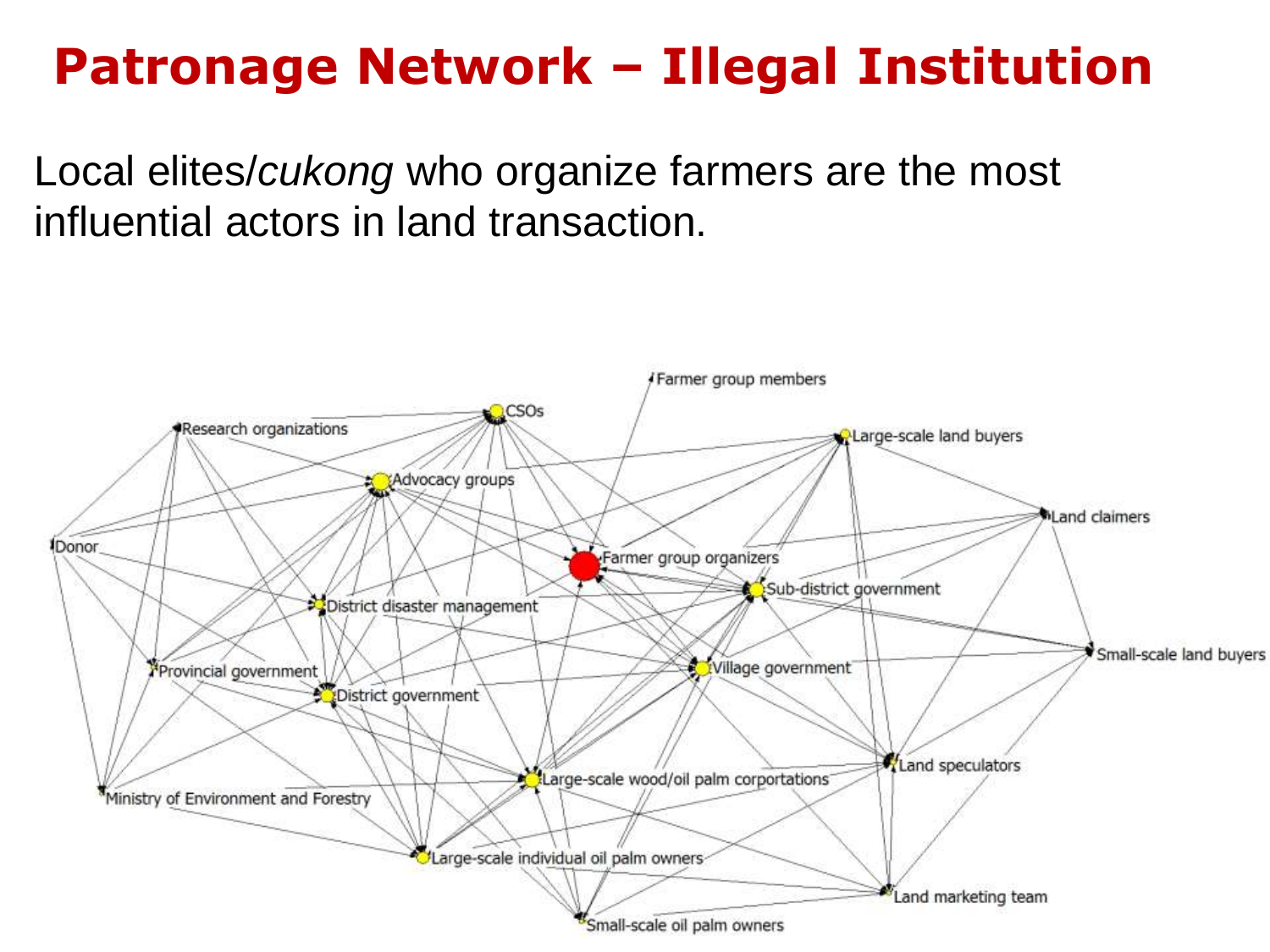# **The Politics**





THINKING **beyond the canopy**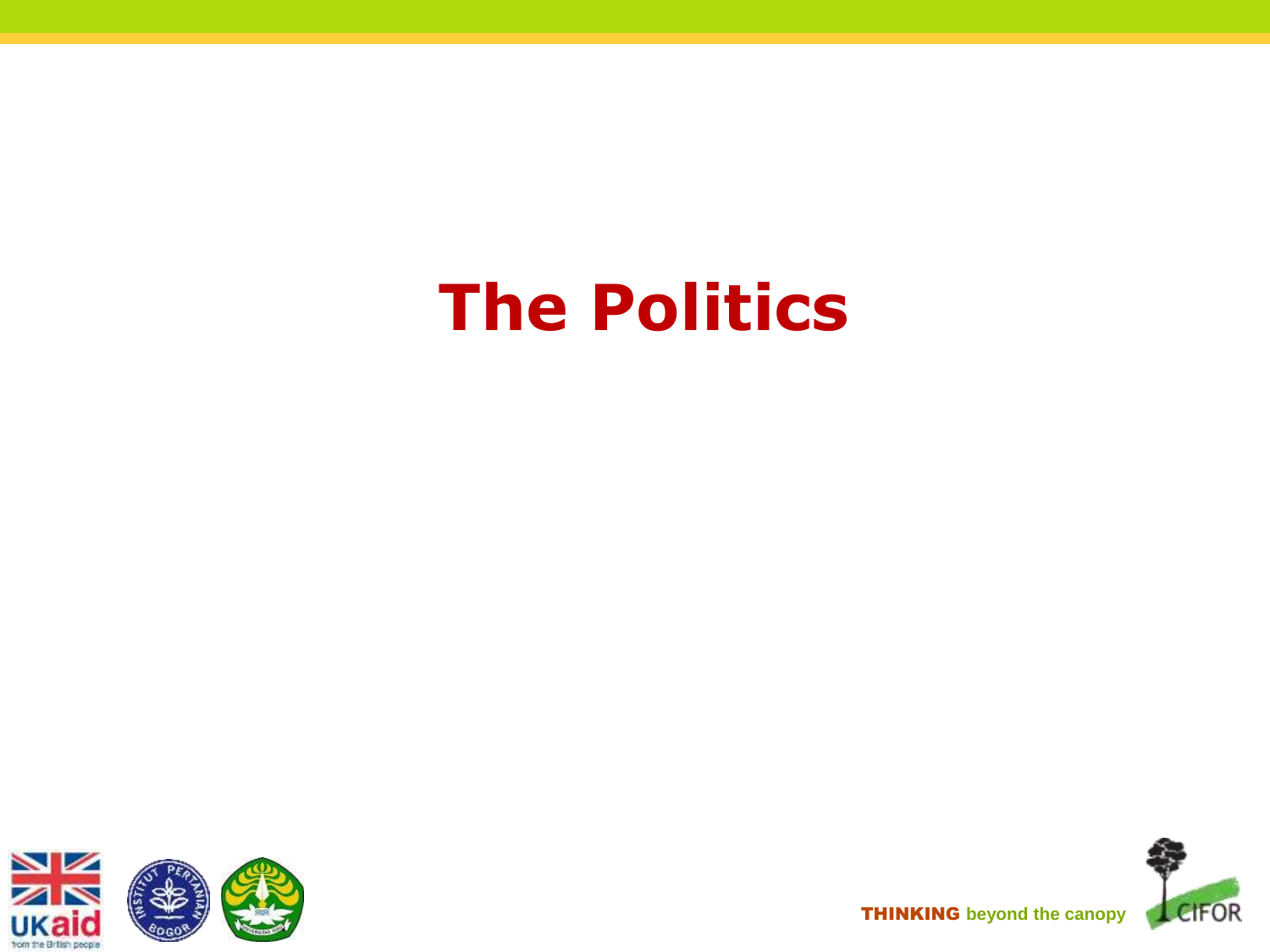#### **Hotspots and District Elections**

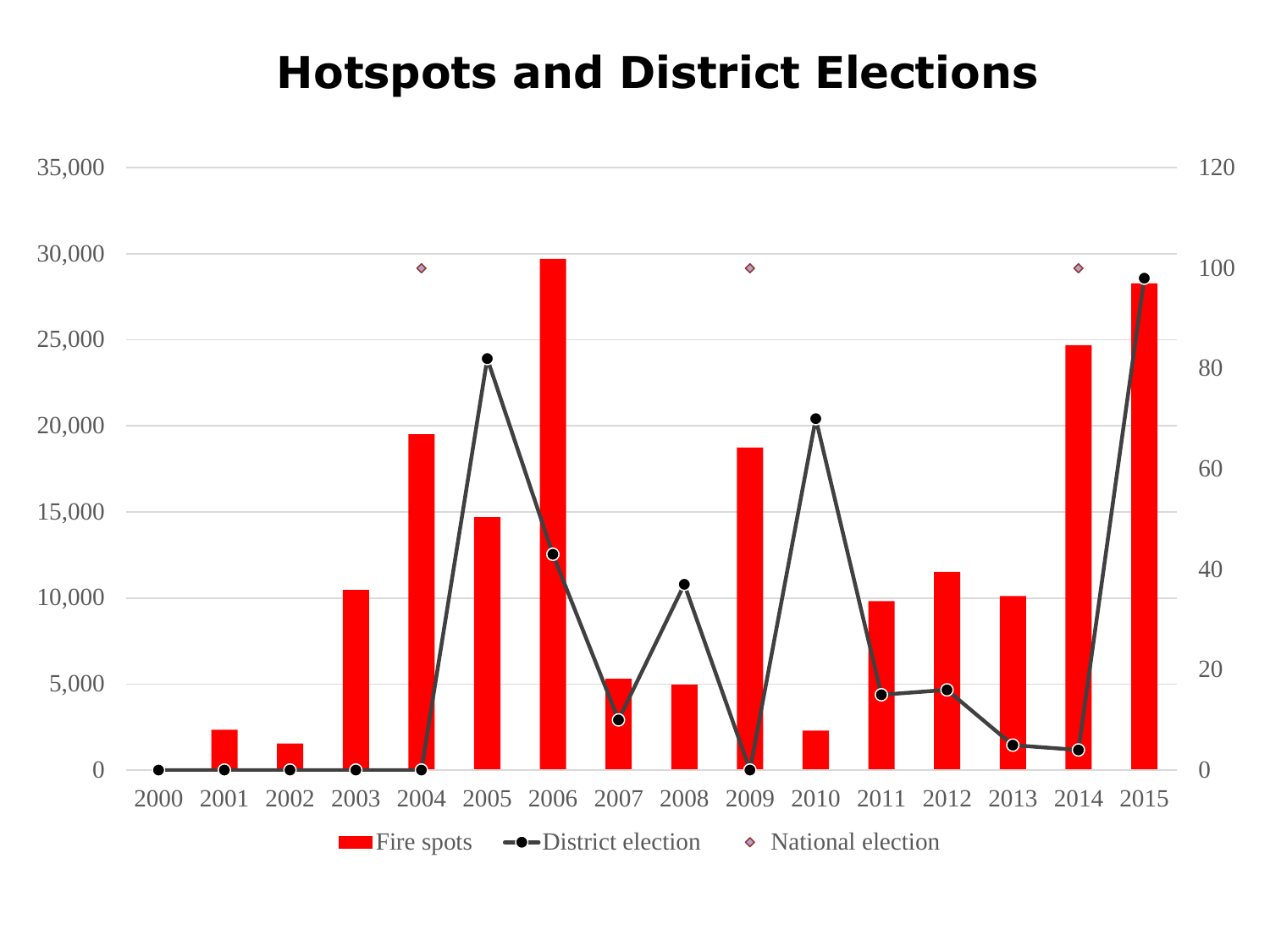# **Model**

# $Log F_1 = 0.937 log F_{1.2} + 0.0219 E_{1.1}$

- Fire hotspots in year  $t(F_t)$  is a function of hotspots in year t-2 and next year local election  $(E_{t+1})$
- **Average error 9%**
- Riau migrants: Land for Votes





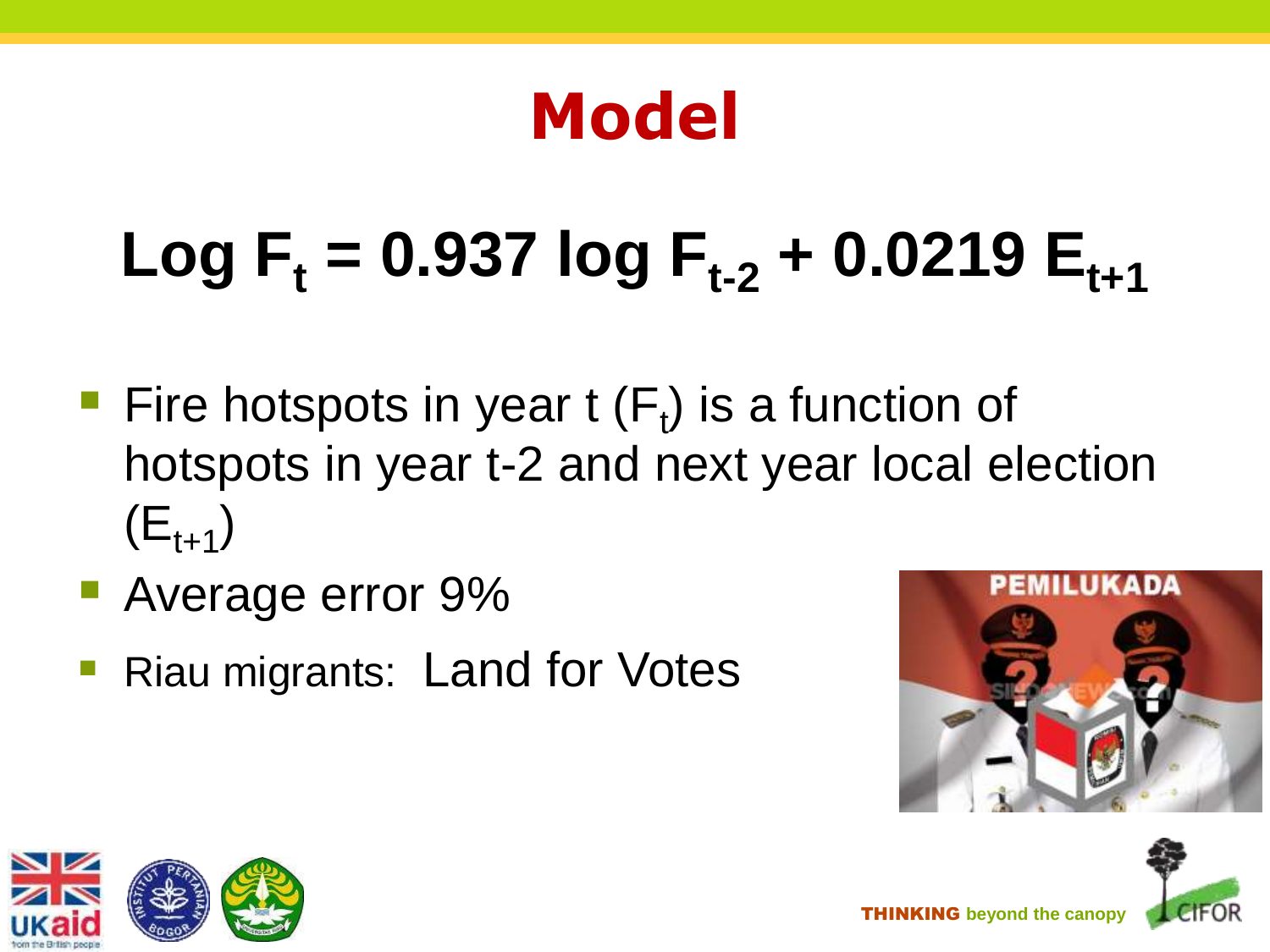#### Corporate actors connected to elites at various levels



http://news.liputan6.com/read/2321284/11-perusahaan-jaditersangka-pembakaran-hutan-dan-lahan

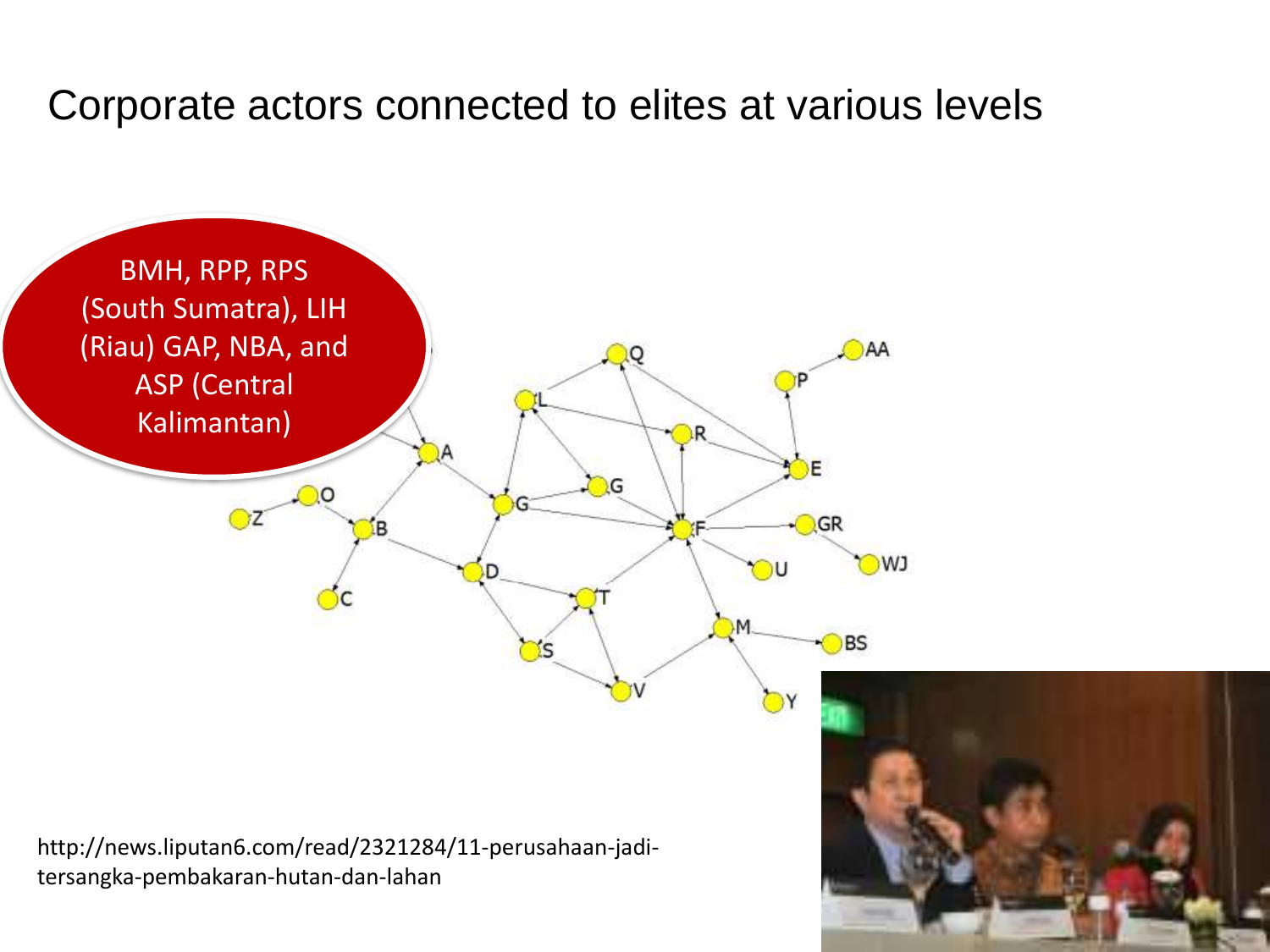





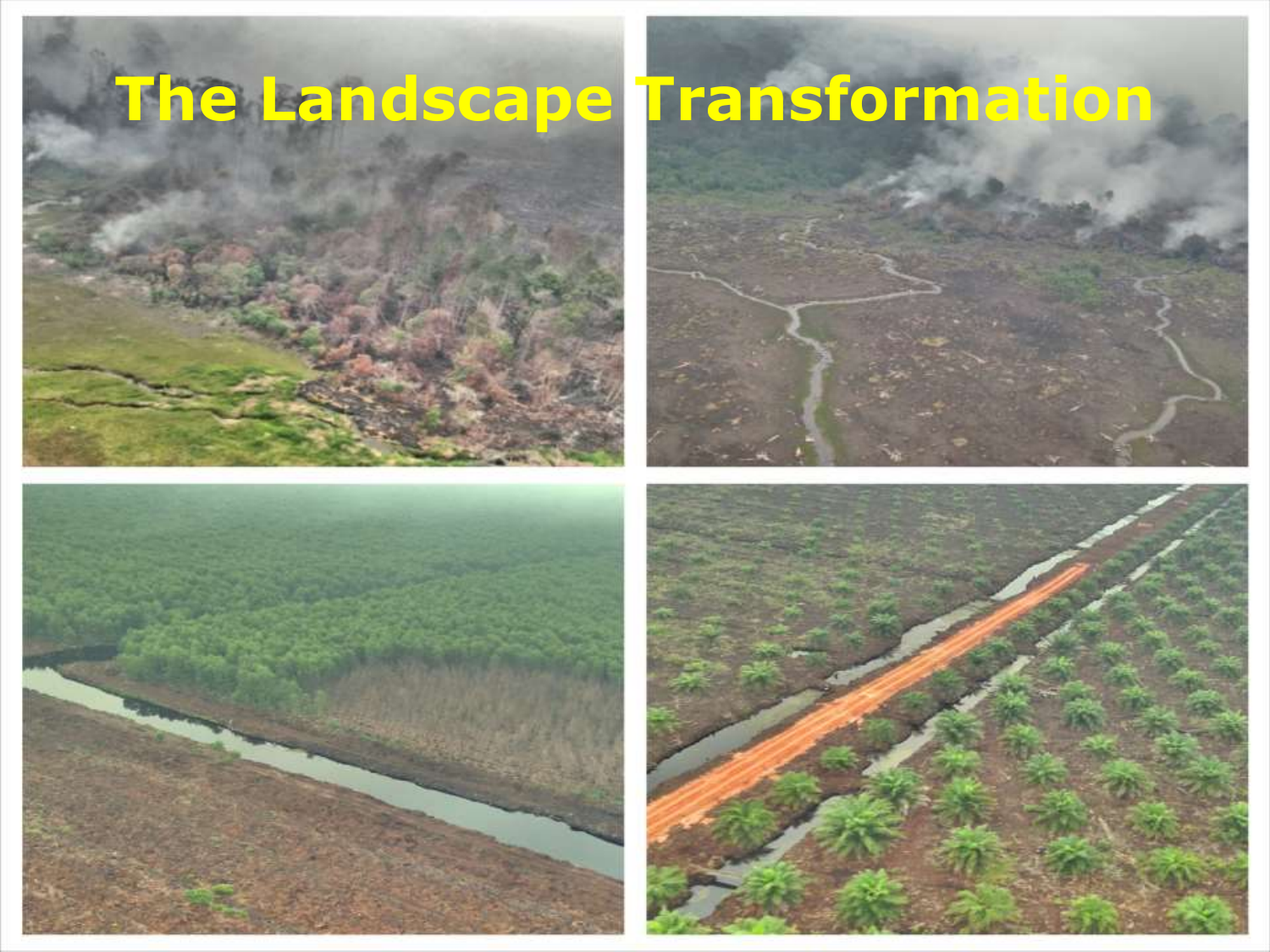## **Land uses Vs. Hotspots**

| <b>Land uses</b>                                                                                   |                                                   |                          | <b>Extent</b> |                | <b>Hotspots</b> |                |
|----------------------------------------------------------------------------------------------------|---------------------------------------------------|--------------------------|---------------|----------------|-----------------|----------------|
|                                                                                                    |                                                   |                          | Ha            | $\frac{9}{6}$  | <b>Number</b>   | %              |
| <b>Corporation managed</b><br>land (34% of land<br>uses; 45% hotspots)                             | Logging concession                                |                          | 12,501,285    | 12             | 545             | $\overline{4}$ |
|                                                                                                    | Wood plantation                                   |                          | 8,443,633     | 8              | 3,297           | 23             |
|                                                                                                    | Oil palm<br>plantation                            | Other land<br>uses (APL) | 8,951,386     | 9              | 1,589           | 11             |
|                                                                                                    |                                                   | Forest area              | 2,791,974     | $\overline{3}$ | 750             | 5              |
|                                                                                                    | Overlapped                                        |                          | 2,374,943     | $\overline{2}$ | 260             | $\overline{2}$ |
| <b>Private, community</b><br>and government<br>managed land (66%<br>land uses and 55%<br>hotspots) | APL (community, private<br>and state lands)       |                          | 29,876,742    | 29             | 4,963           | 21             |
|                                                                                                    | Forest area (Protected<br>and conservation areas) |                          | 36,851,699    | 36             | 3,057           | 34             |
| <b>Total</b>                                                                                       |                                                   |                          | 101,791,661   | 100            | 14,459          | 100            |

Data sources: NASA, WRI, Ministry of Environment and Forestry Indonesia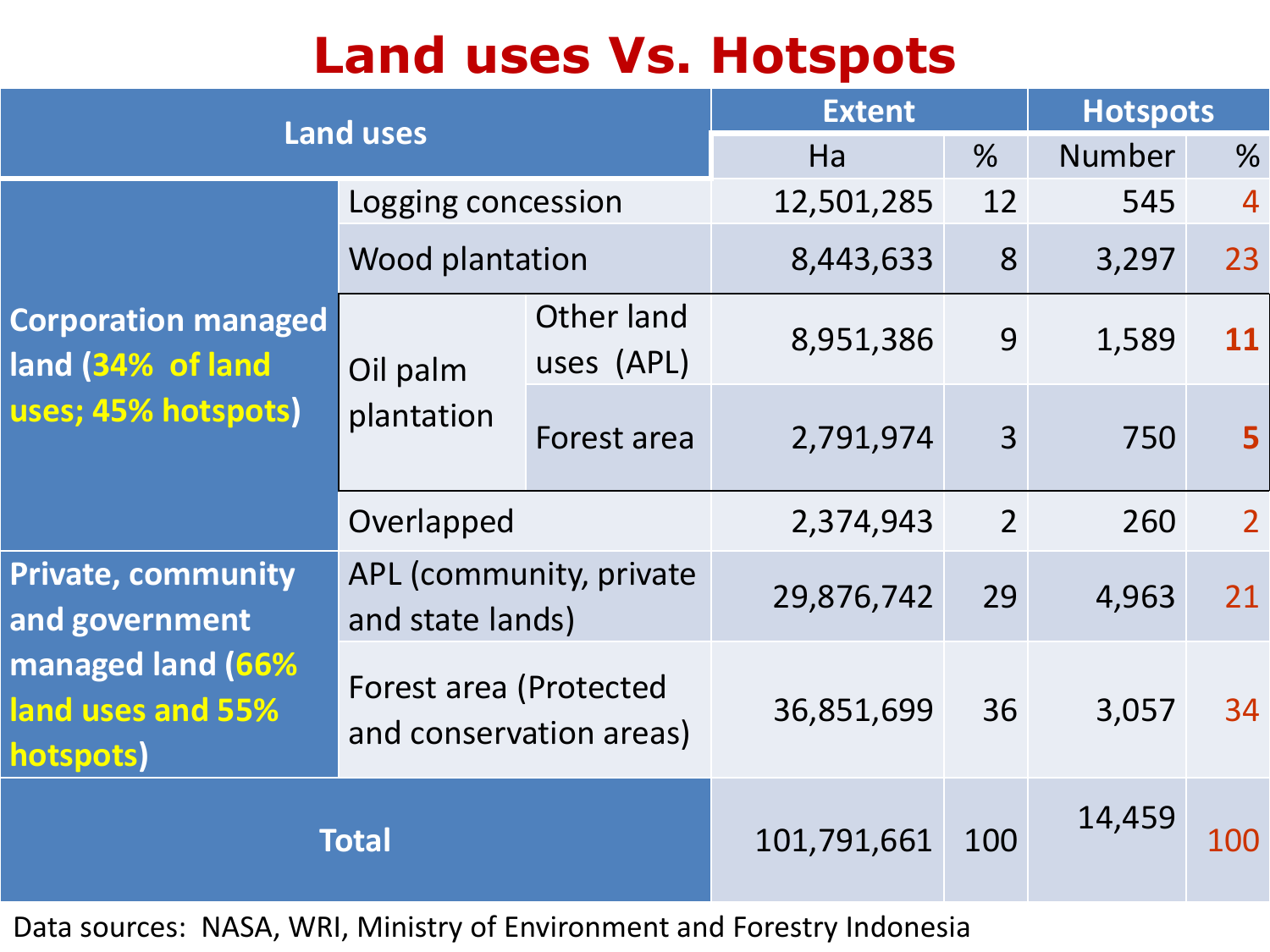# **Fire Density (hotspots/million ha)**

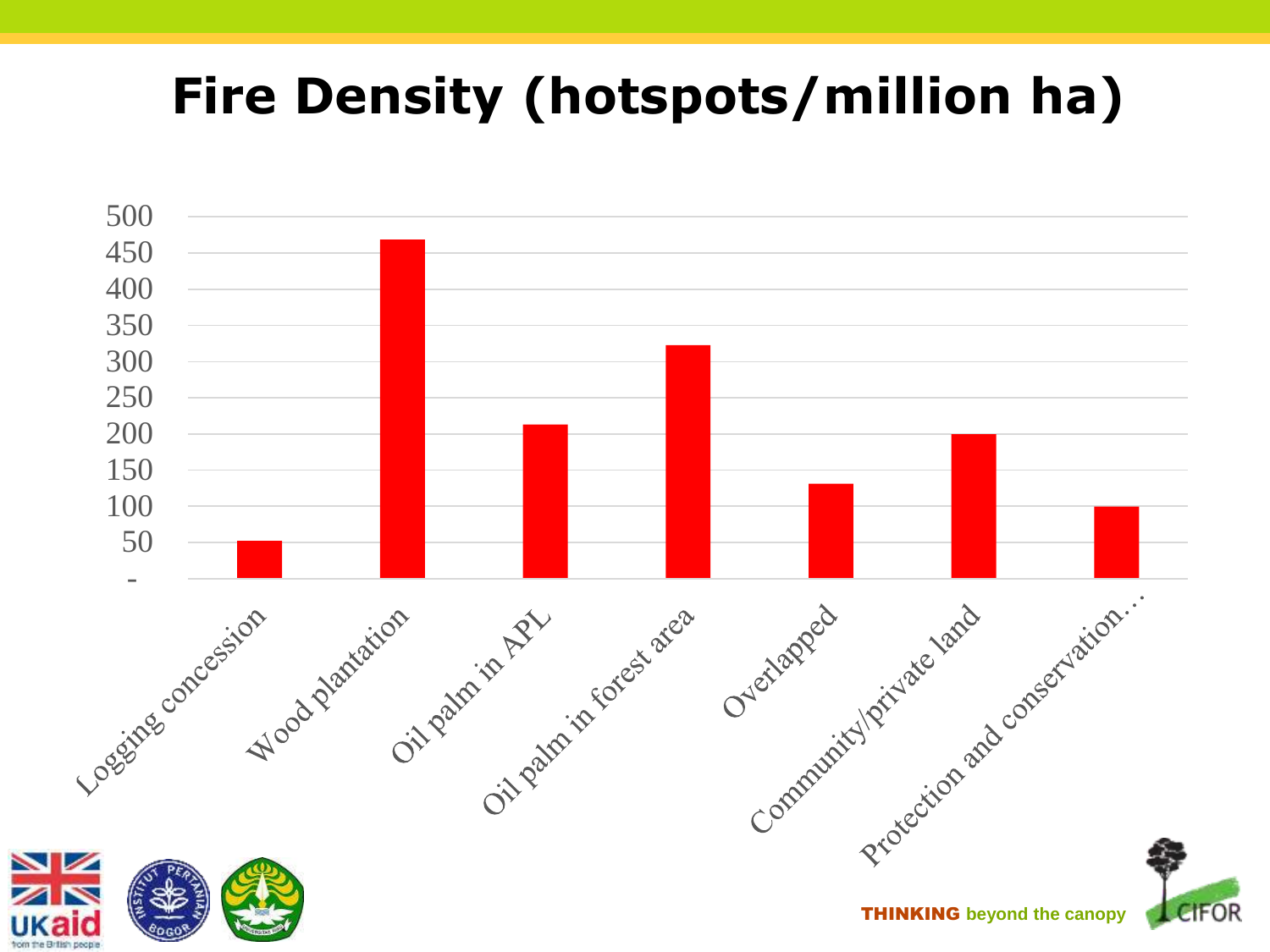# **Fire and haze project actions**

- Fire and Haze **Expert Meeting** (Aug 2015)
- Conducting high-level **National Policy Dialogue** (Aug 2015)
- Communicating to local, national and international **mass media**
- Presenting/hearing with **parliament, NGOs** and **governments**.
- Capacity building of fire prevention at **Dompas** Village, Riau (2015-2016)
- **Presenting at Global Landscapes Forum, Paris (Dec 2015) and** at Asia Pacific Forestry Week, the Philippines (Feb 2016)
- Riau-based *Forum Negeri Bebas Jerebu*
	- *Establishment (Nov 2015)*
	- *Dialogue and training (Feb 2016)*